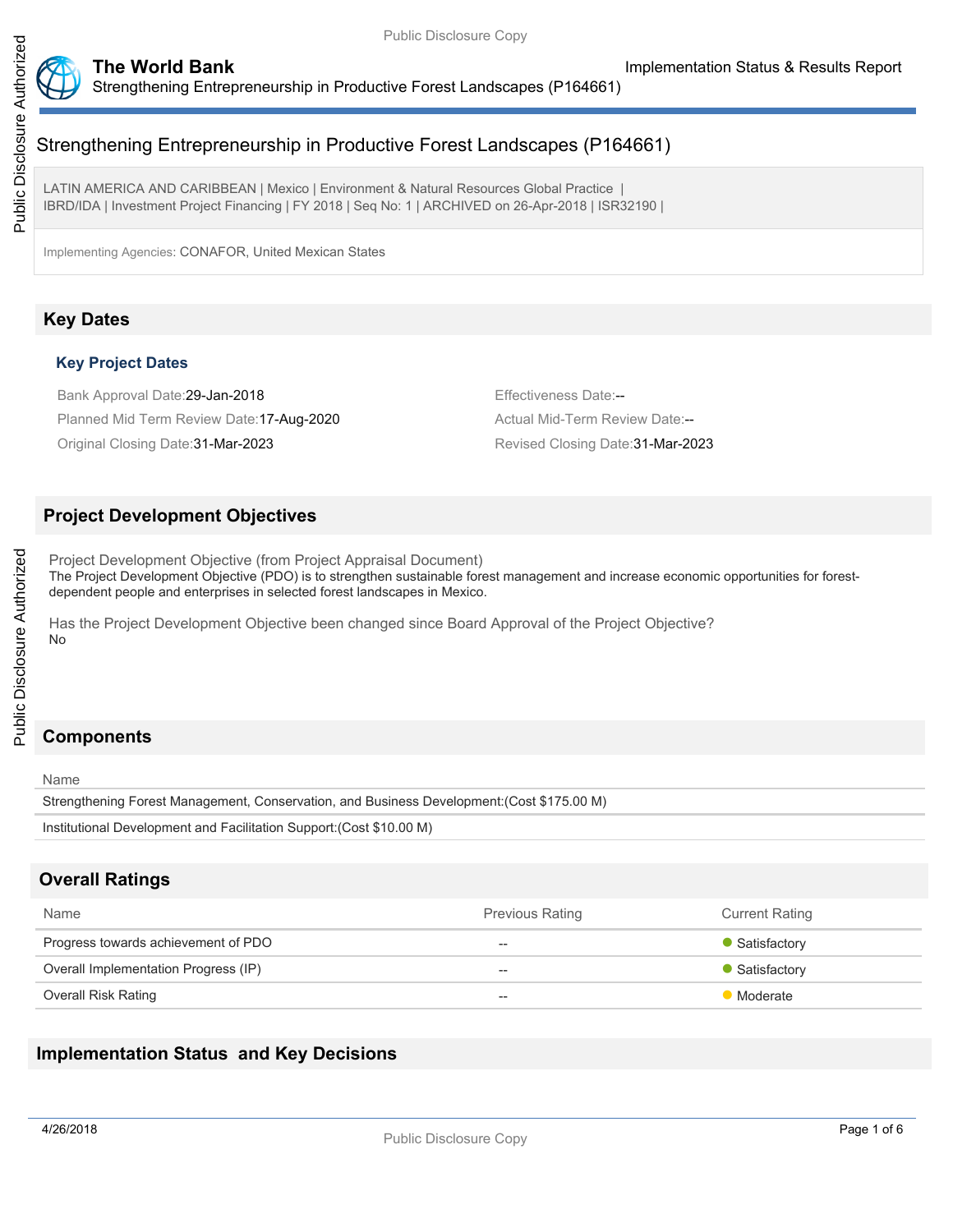



The project was approved by the World Bank's Board on January 29, 2018. This is the first project ISR, which is filed following Board approval. The project is expected to be declared effective soon, with project effectiveness to be followed by the project's launch and implementation.

## **Risks**

### **Systematic Operations Risk-rating Tool**

| <b>Risk Category</b>                                            | Rating at Approval | <b>Previous Rating</b>                              | <b>Current Rating</b> |
|-----------------------------------------------------------------|--------------------|-----------------------------------------------------|-----------------------|
| <b>Political and Governance</b>                                 | • Substantial      | $- -$                                               | • Substantial         |
| Macroeconomic                                                   | • Moderate         | $\qquad \qquad -$                                   | • Moderate            |
| Sector Strategies and Policies                                  | • Moderate         | $- -$                                               | • Moderate            |
| Technical Design of Project or Program                          | • Moderate         | $- -$                                               | • Moderate            |
| Institutional Capacity for Implementation and<br>Sustainability | • Moderate         | $- -$                                               | • Moderate            |
| Fiduciary                                                       | • Moderate         | $\qquad \qquad -$                                   | • Moderate            |
| <b>Environment and Social</b>                                   | • Moderate         | $\qquad \qquad -$                                   | • Moderate            |
| <b>Stakeholders</b>                                             | • Moderate         | $\hspace{0.05cm}$                                   | • Moderate            |
| Other                                                           | $\qquad \qquad -$  | $\hspace{0.05cm} -\hspace{0.05cm} -\hspace{0.05cm}$ | $--$                  |
| Overall                                                         | • Moderate         | $- -$                                               | • Moderate            |
|                                                                 |                    |                                                     |                       |

## **Results**

### **Project Development Objective Indicators**

| Area of forest landscape managed according to defined criteria (Hectare(Ha), Custom) |                 |                   |                  |             |
|--------------------------------------------------------------------------------------|-----------------|-------------------|------------------|-------------|
|                                                                                      | <b>Baseline</b> | Actual (Previous) | Actual (Current) | End Target  |
| Value                                                                                | 0.00            | $- -$             | --               | 393.006.00  |
| Date                                                                                 | 02-Jul-2018     | $- -$             | --               | 31-Mar-2023 |

| ► Share of target beneficiaries that increase their Index of forest entrepreneurship by at least one range (Percentage, Custom) |                 |                   |                  |             |  |
|---------------------------------------------------------------------------------------------------------------------------------|-----------------|-------------------|------------------|-------------|--|
|                                                                                                                                 | <b>Baseline</b> | Actual (Previous) | Actual (Current) | End Target  |  |
| Value                                                                                                                           | 0.00            | $- -$             | --               | 70.00       |  |
| Date                                                                                                                            | 02-Jul-2018     | $- -$             | --               | 31-Mar-2023 |  |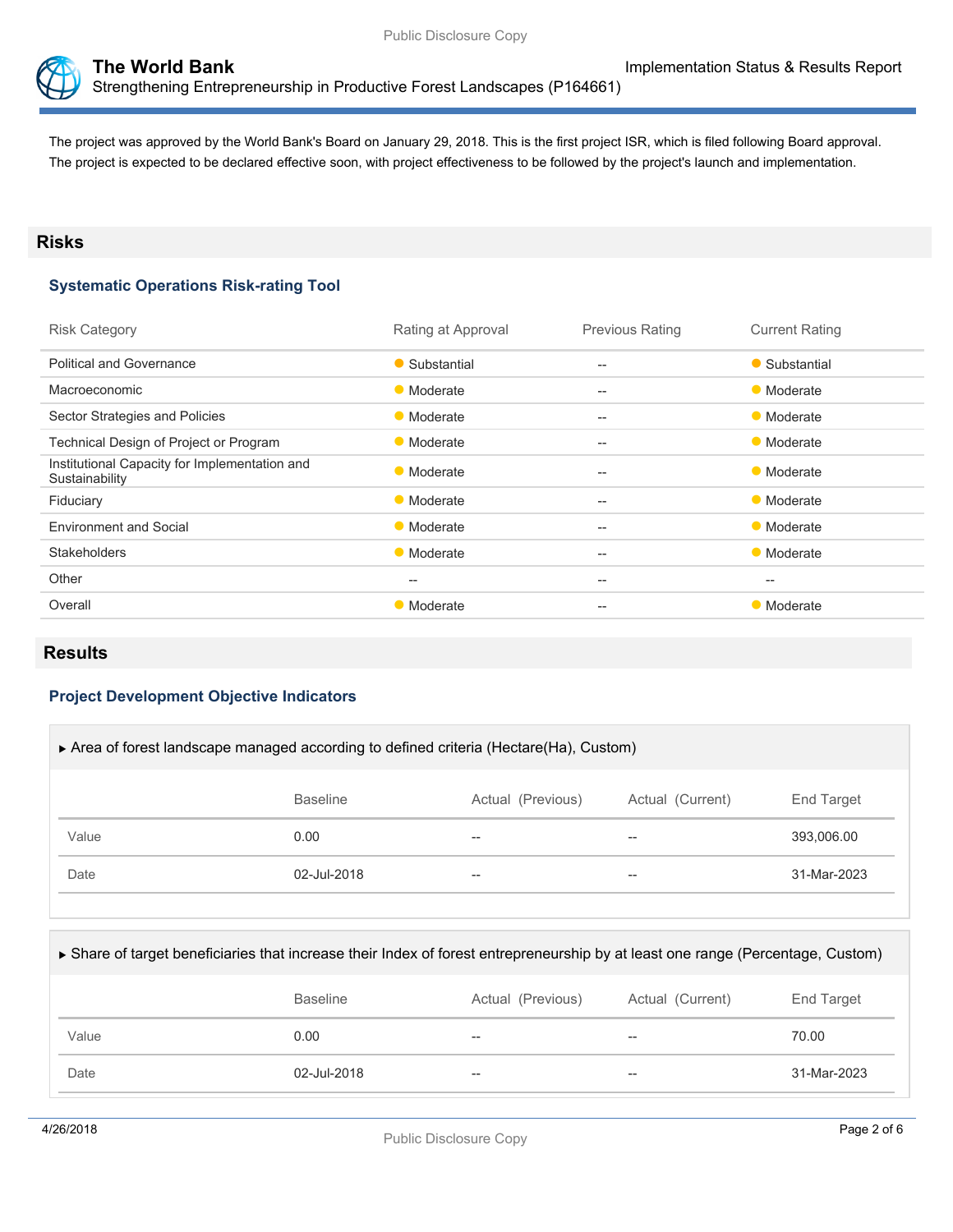



#### Share of target beneficiaries with rating "Satisfied" or above on project interventions (Percentage, Custom)

|       | <b>Baseline</b> | Actual (Previous) | Actual (Current) | End Target  |
|-------|-----------------|-------------------|------------------|-------------|
| Value | 0.00            | $- -$             | $- -$            | 80.00       |
| Date  | 02-Jul-2018     | $- -$             | $- -$            | 31-Mar-2023 |
|       |                 |                   |                  |             |

#### Overall Comments

This is the first project ISR, which is filed following Board approval. Because the project is not yet under implementation, actual indicator values are not reflected.

#### **Intermediate Results Indicators**

| $\triangleright$ Land area under sustainable landscape management practices (Hectare(Ha), Corporate) |             |       |       |             |  |
|------------------------------------------------------------------------------------------------------|-------------|-------|-------|-------------|--|
| Actual (Current)<br><b>Baseline</b><br>Actual (Previous)<br>End Target                               |             |       |       |             |  |
| Value                                                                                                | 0.00        | --    | --    | 191,000.00  |  |
| Date                                                                                                 | 02-Jul-2018 | $- -$ | $- -$ | 31-Mar-2023 |  |

| ► Forest area brought under management plans (Hectare(Ha), Corporate) |                 |                   |                  |             |  |
|-----------------------------------------------------------------------|-----------------|-------------------|------------------|-------------|--|
|                                                                       | <b>Baseline</b> | Actual (Previous) | Actual (Current) | End Target  |  |
| Value                                                                 | 0.00            | $- -$             | $- -$            | 330,750.00  |  |
| Date                                                                  | 02-Jul-2018     | $- -$             | $- -$            | 31-Mar-2023 |  |
|                                                                       |                 |                   |                  |             |  |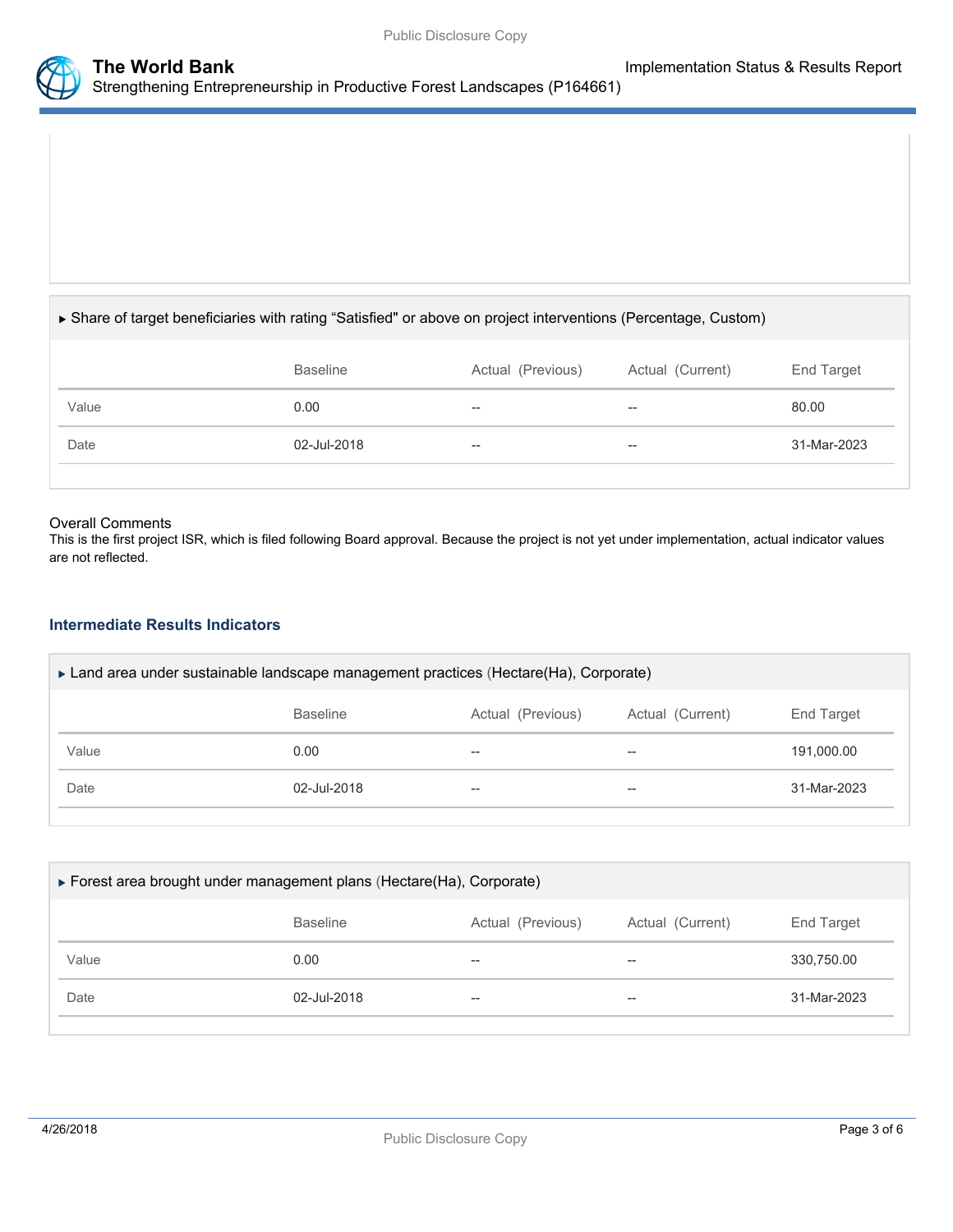

| Number of beneficiaries implementing sustainable forest management schemes (Number, Custom) |                 |                   |                  |             |
|---------------------------------------------------------------------------------------------|-----------------|-------------------|------------------|-------------|
|                                                                                             | <b>Baseline</b> | Actual (Previous) | Actual (Current) | End Target  |
| Value                                                                                       | 0.00            | $- -$             | --               | 370.015.00  |
| Date                                                                                        | 02-Jul-2018     | $- -$             | $- -$            | 31-Mar-2023 |
|                                                                                             |                 |                   |                  |             |

| ► Share of target territory that meets the criteria of innovative landscape level management schemes (Percentage, Custom) |                 |                   |                  |             |  |
|---------------------------------------------------------------------------------------------------------------------------|-----------------|-------------------|------------------|-------------|--|
|                                                                                                                           | <b>Baseline</b> | Actual (Previous) | Actual (Current) | End Target  |  |
| Value                                                                                                                     | 0.00            | --                | $- -$            | 30.00       |  |
| Date                                                                                                                      | $02 -$ Jul-2018 | --                | $- -$            | 31-Mar-2023 |  |
|                                                                                                                           |                 |                   |                  |             |  |

| ► Knowledge products prepared on entrepreneurship and forest management (Number, Custom) |             |       |    |             |  |
|------------------------------------------------------------------------------------------|-------------|-------|----|-------------|--|
| <b>Baseline</b><br>Actual (Previous)<br>Actual (Current)<br>End Target                   |             |       |    |             |  |
| Value                                                                                    | 0.00        | $-$   | -- | 25.00       |  |
| Date                                                                                     | 02-Jul-2018 | $- -$ | -- | 31-Mar-2023 |  |
|                                                                                          |             |       |    |             |  |

| ► Emissions Reduction Program prepared and submitted to the BioCarbon Fund (Yes/No, Custom) |             |    |     |             |  |  |
|---------------------------------------------------------------------------------------------|-------------|----|-----|-------------|--|--|
| <b>Baseline</b><br>End Target<br>Actual (Previous)<br>Actual (Current)                      |             |    |     |             |  |  |
| Value                                                                                       | N           | -- | $-$ |             |  |  |
| Date                                                                                        | 02-Jul-2018 | -- | $-$ | 31-Jul-2020 |  |  |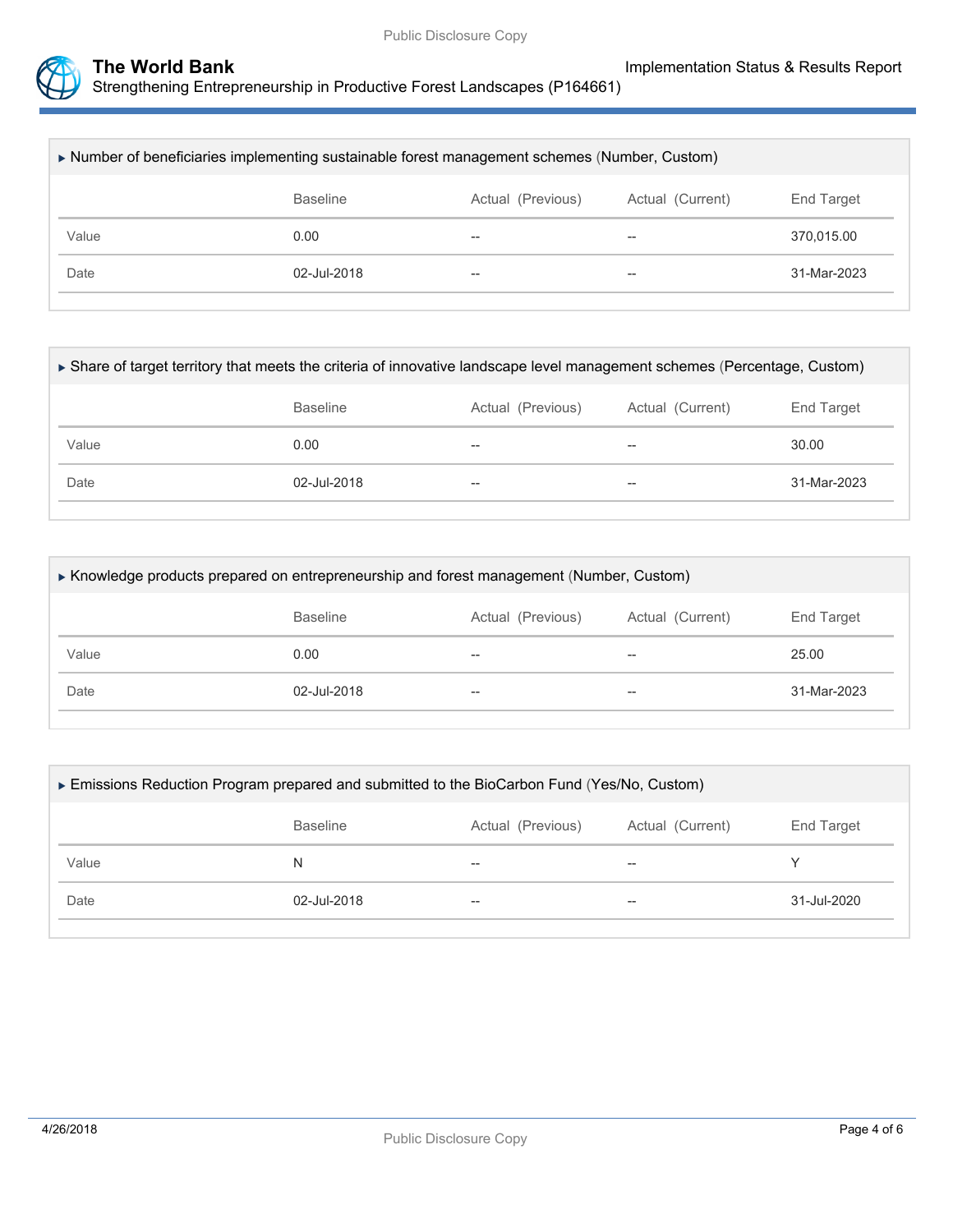

Strengthening Entrepreneurship in Productive Forest Landscapes (P164661)

| ► Inter-institutional coordination mechanisms in place to improve landscape level governance (Number, Custom) |                 |                   |                  |             |
|---------------------------------------------------------------------------------------------------------------|-----------------|-------------------|------------------|-------------|
|                                                                                                               | <b>Baseline</b> | Actual (Previous) | Actual (Current) | End Target  |
| Value                                                                                                         | 0.00            | --                | $-$              | 5.00        |
| Date                                                                                                          | 02-Jul-2018     | --                | --               | 31-Mar-2023 |
|                                                                                                               |                 |                   |                  |             |

| ▶ Net greenhouse gas emissions (Number, Custom) |                 |                   |                          |                 |  |  |  |  |
|-------------------------------------------------|-----------------|-------------------|--------------------------|-----------------|--|--|--|--|
|                                                 | <b>Baseline</b> | Actual (Previous) | Actual (Current)         | End Target      |  |  |  |  |
| Value                                           | 0.00            | $- -$             | $\overline{\phantom{m}}$ | $-3.688,424.00$ |  |  |  |  |
| Date                                            | 02-Jul-2018     | $- -$             | $\overline{\phantom{m}}$ | 31-Mar-2023     |  |  |  |  |
|                                                 |                 |                   |                          |                 |  |  |  |  |

#### Overall Comments

This is the first project ISR, which is filed following Board approval. Because the project is not yet under implementation, actual indicator values are not reflected.

### **Data on Financial Performance**

#### **Disbursements (by loan)**

| Project                    | Loan/Credit/TF    | <b>Status</b>    | Currency      | Original | Revised      | Cancelled                 | <b>Disbursed</b> | Undisbursed        | <b>Disbursed</b>  |  |
|----------------------------|-------------------|------------------|---------------|----------|--------------|---------------------------|------------------|--------------------|-------------------|--|
| P164661                    | <b>IBRD-88250</b> | Not<br>Effective | USD           | 56.00    | 56.00        | 0.00                      | 0.00             | 56.00              | $0\%$             |  |
| <b>Key Dates (by loan)</b> |                   |                  |               |          |              |                           |                  |                    |                   |  |
| Project                    | Loan/Credit/TF    | <b>Status</b>    | Approval Date |          | Signing Date | <b>Effectiveness Date</b> |                  | Orig. Closing Date | Rev. Closing Date |  |
| P164661                    | <b>IBRD-88250</b> | Not<br>Effective | 29-Jan-2018   | $- -$    |              | $\hspace{0.05cm}$         |                  | 31-Mar-2023        | 31-Mar-2023       |  |

#### **Cumulative Disbursements**